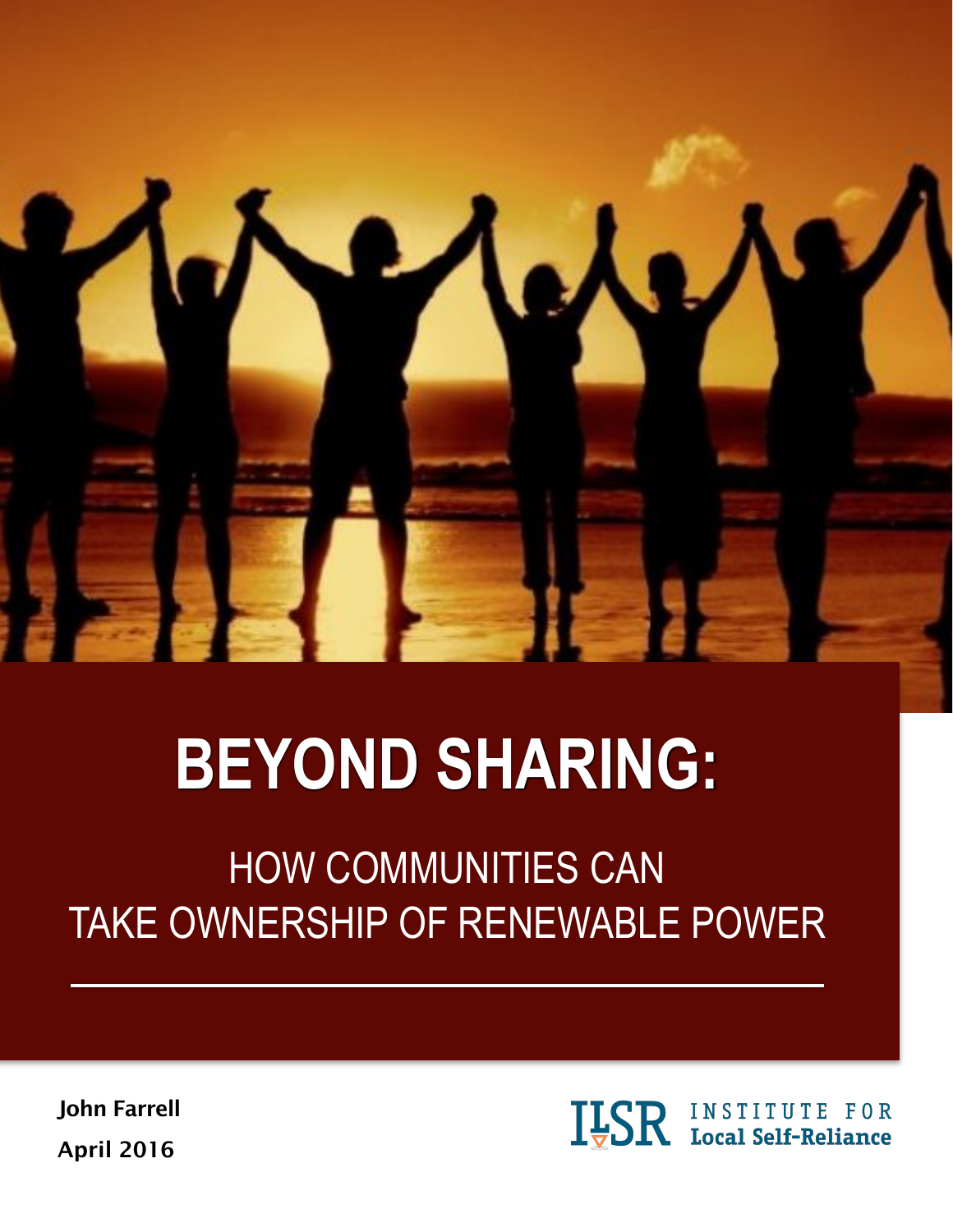### EXECUTIVE SUMMARY

In the past five years, the opportunity for community renewable energy has coalesced around "shared solar," where participants share the electricity output

from a nearby solar array in the form of credits on their electricity bill. Some forecasts suggest that shared solar could supply 5-10 gigawatts of new power capacity in the next 5 years.

But shared solar is just a small slice of the community renewable energy opportunity, which could include many other renewable technologies such as wind or geothermal, but also community-owned projects that would allow [greater local](http://www.ilsr.org/report-advantage-local-clean-energy-ownership-matters/) 



[capture of economic benefits.](http://www.ilsr.org/report-advantage-local-clean-energy-ownership-matters/) While shared solar is a model shown to avoid several of the pitfalls typical for community renewable energy, these pitfalls could be bridged to much more broadly expand the economic opportunity.

#### U.S. Barriers to Community Renewable Energy

Three major barriers still inhibit widespread expansion of community renewable energy, much as they did when ILSR published its community solar report in [2010](http://www.ilsr.org/community-solar-power-obstacles-and-opportunities/).

- 1. Federal and state securities laws, meant to shield ordinary people from Ponzi schemes and bad investments, are often too onerous for community-scale renewable energy projects.
- 2. Federal tax incentives require specific and sufficient tax liability, in ways that often precludes ordinary community investors.
- 3. Finally, legal limitations to sharing electricity output from communitybased renewable energy projects mean only states with explicit exemptions are likely to see substantial growth in community renewables.

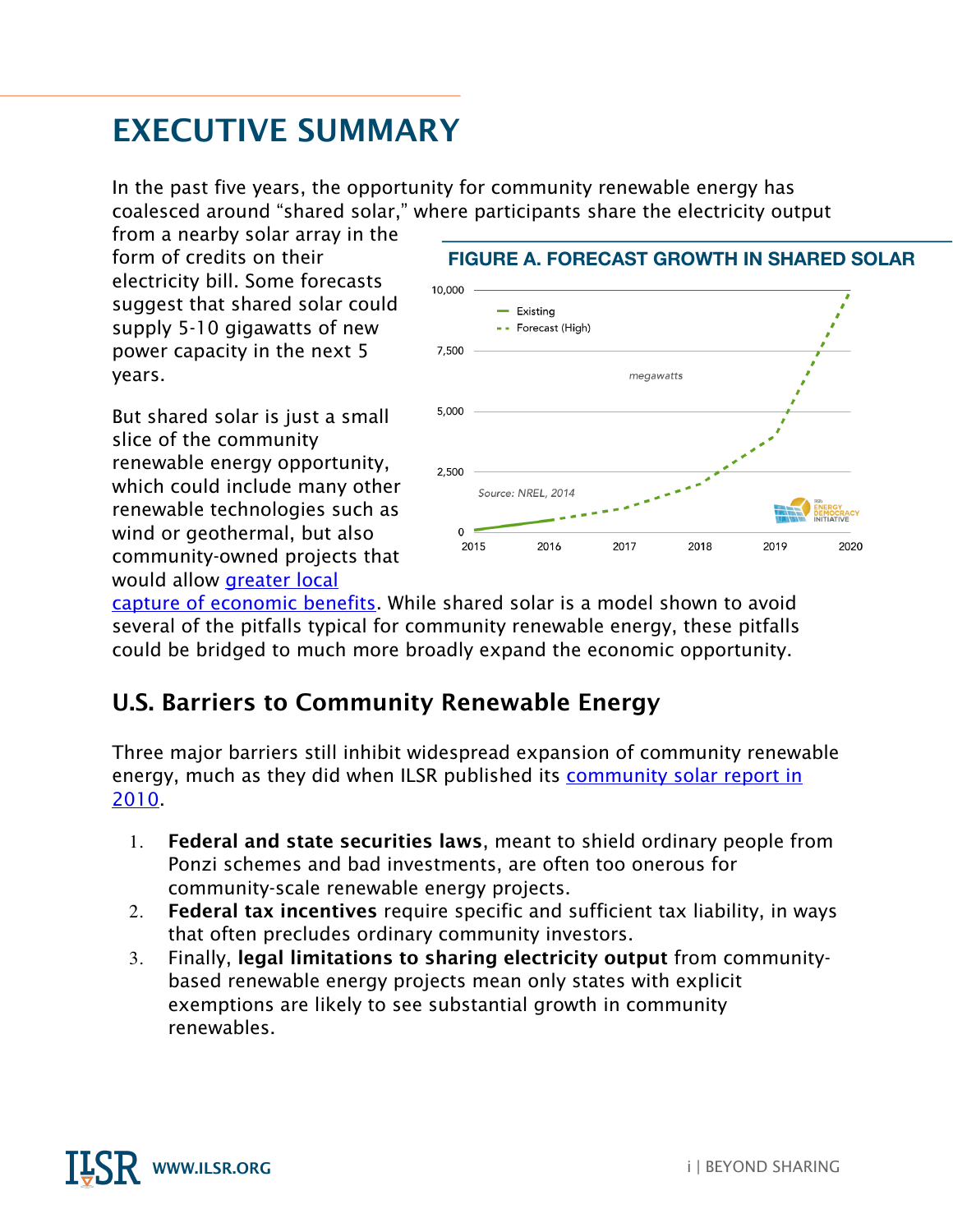#### **FIGURE B. ONLY 16 STATES SUPPORT SOME FORM OF VIRTUAL NET METERING OR COMMUNITY ENERGY**



#### Busting the Barriers?

Within limits, policy makers have found ways to work around or reduce the barriers to community renewable energy, but their solutions haven't yet proven widely scalable without significant compromise.

- **•** State and federal crowd funding laws have carved out exemptions from securities limitations, although the laws remain substantially complex and compliance is expensive.
- **•** Successful community renewable energy projects have found third party "tax equity" partners to provide access to a fraction of the tax incentives, but far less than if they could have captured the incentives themselves. The long-term phase out of federal renewable energy incentives (and potential substitution of low-cost capital) may finally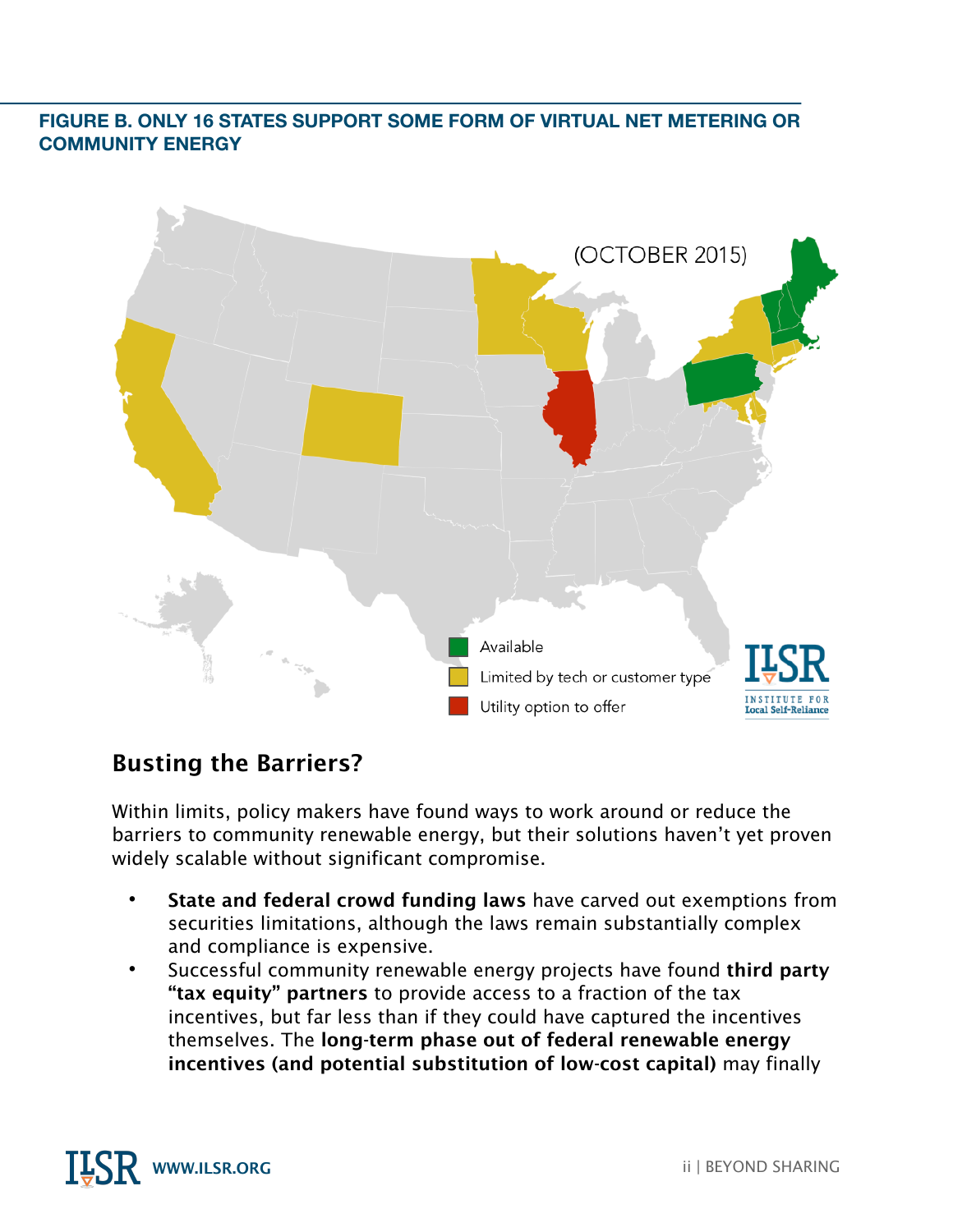address the incentive inequity between community-based and singleparty, for-profit projects.

- **•** Shared solar typically has third party or utility owners of communitybased projects with participation limited to compensation via electric bill credits. In this manner, the third party or utility allows shared solar to overcome the securities and tax incentive barriers. Although proven to be the most replicable, shared solar usually requires a sacrifice of community ownership and control. Additionally, some utility-run programs may offer poor payback or be designed to divert customers from individual solar ownership.
- **•** Cooperatives, very popular in the grocery and agriculture industry, solve the securities barrier by allowing unlimited fundraising from members and retain economic benefits for member-owners. A promising solution, cooperatives may face the same challenges (i.e. access to federal tax incentives) as other community-based institutions.

#### Exceptional Community Renewable Energy Projects

Despite the barriers, a number of clever entrepreneurs have pulled together community renewable energy projects that combine local, community-scale renewable energy and local ownership. Selected examples from the report include:

- A 35-member LLC in University Park Maryland installed a community solar array on a local church
- Nearly 200 Iowa rural residents financed 6 community-owned turbines
- Over 600 South Dakota residents are owners in a 7-turbine wind power project hosted by Basin Electric Cooperative

#### Cities as "Community"

More than 2,000 cities have municipal electric utilities. Cities with municipal utilities like Georgetown or Denton, Texas, have already signed contracts for 70 to 100% renewable electricity. Many more cities have pooled their resources to procure renewable energy in joint ventures. In a few states, municipalities are able to make clean energy procurement a priority via "local energy aggregation," and two California aggregations, Marin Clean Energy and Sonoma Clean Power, already offer electricity at competitive prices with a higher portion of renewable energy than incumbent utilities.

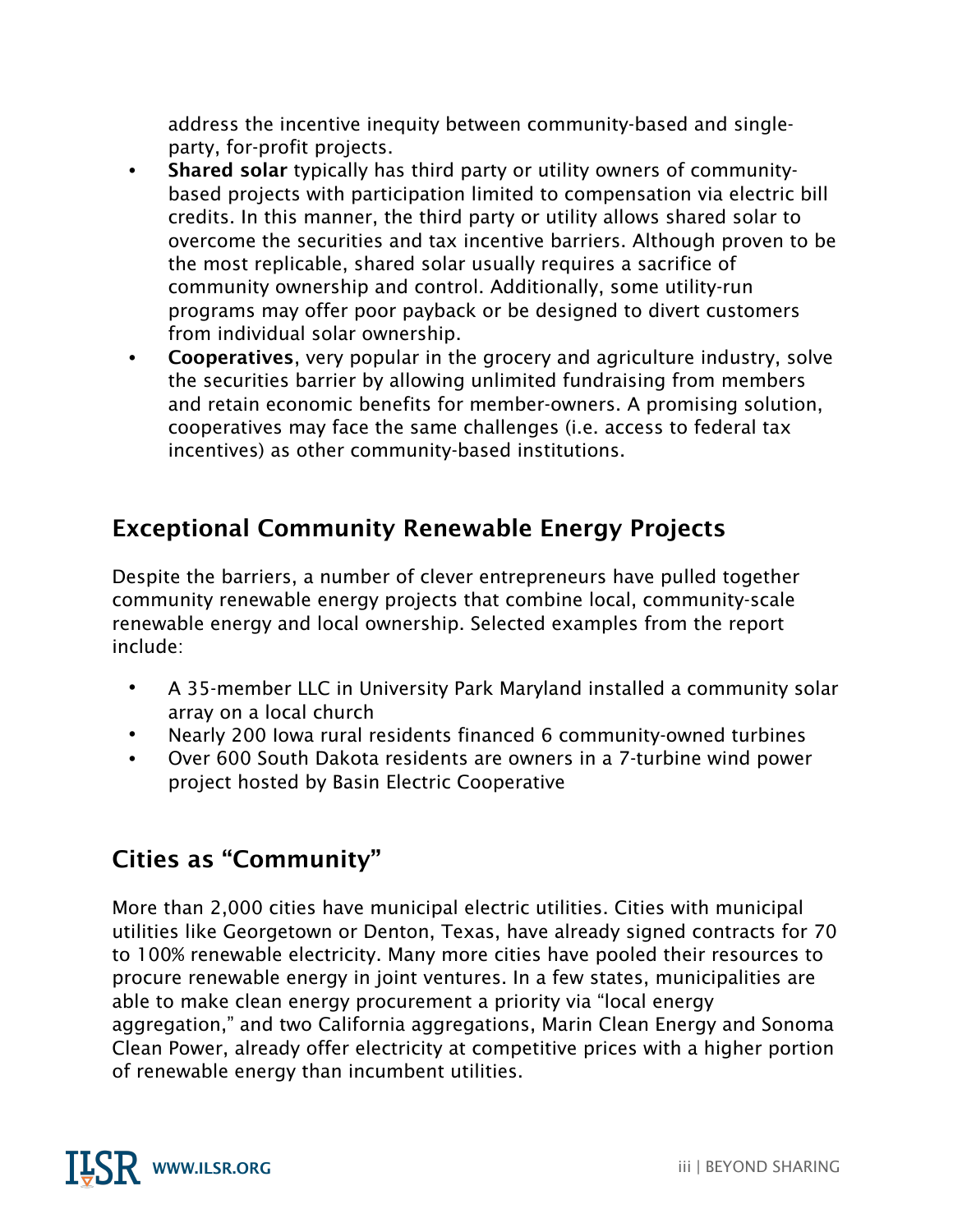#### A Community Renewable Energy Gold Standard

There are four key principles to successful and meaningful community renewable energy:

- 1. Tangible benefits for participants
- 2. Flexibility of ownership structure
- 3. Additive to other renewable energy policies
- 4. Access for all

While these principles apply to all community renewable energy, ILSR prioritizes community-owned renewable energy, in particular, for its greater economic benefits and local control. As is shown below, community-ownership may be distinct from shared solar, or from collective action that supports individual ownership, such as group purchasing. Some examples of the three categories are shown in the full report.

#### **FIGURE C. OVERLAPPING DEFINITIONS OF COMMUNITY RENEWABLE ENERGY**